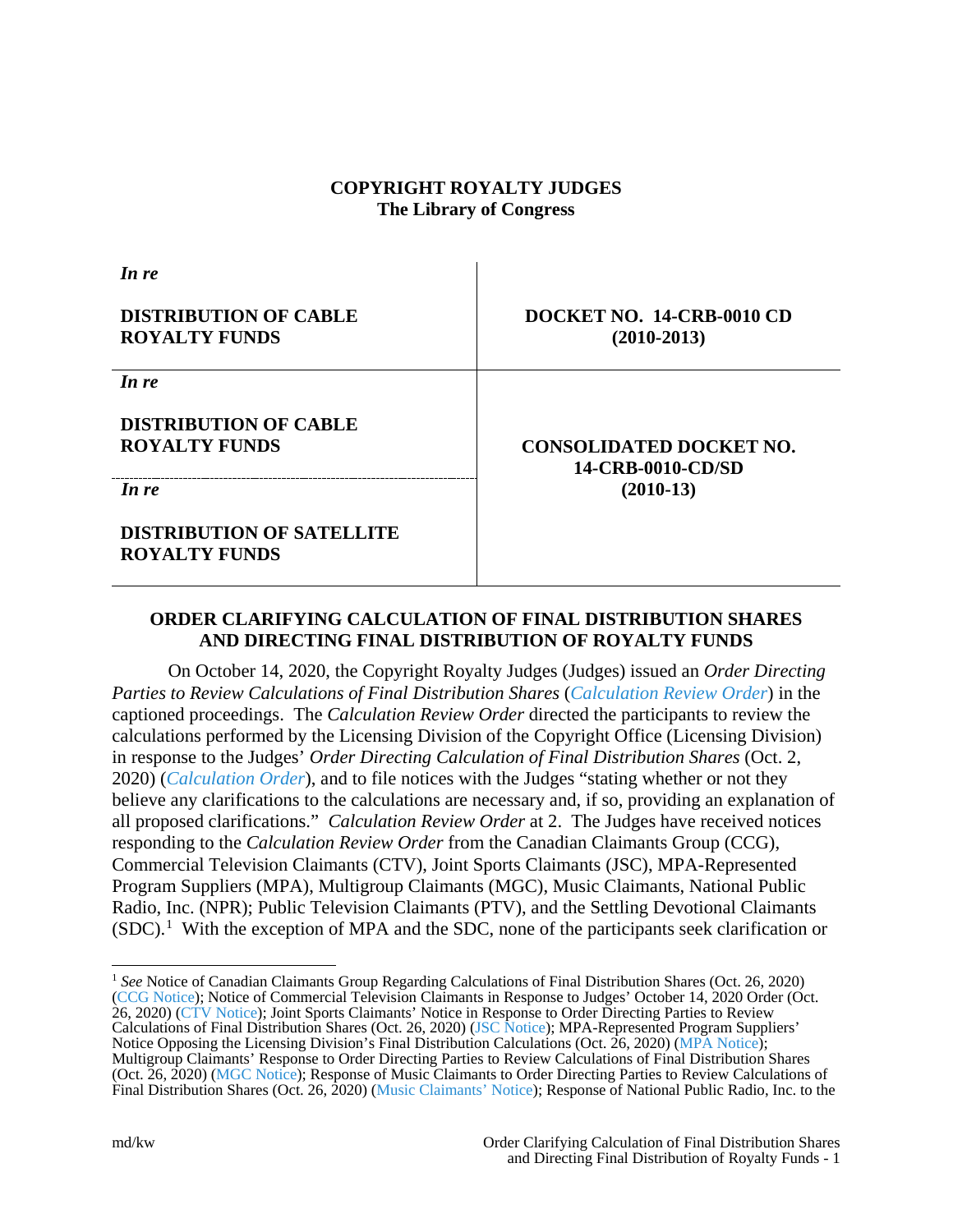modification of the Licensing Division's calculations, although CTV asserts that it is reserving the right to "explain in a future matter why the calculation approach the Judges ordered the Licensing Division to follow here with regard to accrued investment earnings in the royalty funds is not proper in an allocation (Phase I) matter ...."<sup>[2](#page-1-0)</sup> CTV Notice at 1. MPA opposes the calculations, and the SDC seeks a clarification concerning rounding of percentage shares.<sup>[3](#page-1-1)</sup>

## **MPA Opposition to Calculations**

MPA contends that "the Licensing Division's final distribution calculations do not comply with" the Judges' Determinations in these proceedings.<sup>[4](#page-1-2)</sup> MPA Notice at 2. Specifically, MPA objects to the Licensing Division's calculation of adjusted percentage shares to account for advance partial distributions in apportioning investment growth (*i.e*., interest) on the funds held by the Copyright Office (which MPA refers to as "Rebalancing"). *Id*. at 3.

Instead, MPA argues that the Licensing Division should have computed the final distribution amounts by performing the following steps for each royalty year:

(1) Determine the gross royalty amount available for distribution from the inception of the royalty fund, net of administration expenses and other costs withdrawn from the fund;

(2) Reduce the amount derived in [step] (1) by the partial and final distributions received by National Public Radio ("NPR") and the Music Claimants, respectively;

(3) Multiply the resulting total amount in (2) by each party's percentage share awarded by the Judges as set forth in the Calculation Order; and

Judges' October 14, 2020 Order (Oct. 30, 2020) [\(NPR Notice\)](https://app.crb.gov/case/viewDocument/22875); Public Television Claimants' Notice Affirming Final Share Calculations 2010-2013 (Oct. 26, 2020) [\(PTV Notice\)](https://app.crb.gov/case/viewDocument/22852); and Settling Devotional Claimants' Notice in Response to Order Directing Parties to Review Calculation of Final Distribution (Oct. 26, 2020) [\(SDC Notice\)](https://app.crb.gov/case/viewDocument/22849).

<span id="page-1-0"></span><sup>2</sup> NPR and the Music Claimants noted that they already received final distribution of their respective shares and will be receiving no further 2010-13 cable royalties. *See* NPR Notice at 1-2; Music Claimants' Notice at 1-2. MGC claims that (unlike all other participants in these proceedings) it cannot confirm or deny the accuracy of the Licensing Division's calculations without being provided "all workpapers associated with [the] calculations, electronic or otherwise …." MGC Notice at 5. The Judges **DENY** MGC's request for a supplemental order requiring the Licensing Division to provide those materials. As all other parties were able to comply with the *Calculation Review Order* using the materials already provided, a supplemental order is unnecessary and would merely delay distribution of royalties. Moreover, as the Judges have reminded MGC's counsel on other occasions, requests for action by the Judges must be presented in a motion, not embedded in a responsive pleading.

<span id="page-1-1"></span><sup>&</sup>lt;sup>3</sup> On November 10, 2020, CCG, CTV, JSC, PTV, and the SDC filed a joint motion seeking further distribution of 2010-2013 cable royalty funds. *See* Motion of Certain Allocation Phase Parties for Further Distribution of 2010- 2013 Cable Royalty Funds (Nov. 10, 2020) [\(Joint Motion for Further Distribution\)](https://app.crb.gov/case/viewDocument/22901). MPA responded on November 12, 2020, opposing any further partial distribution and requesting that the Judges continue to prioritize the final distribution of all 2010-13 Cable royalties remaining on reserve over additional partial distributions of those royalties to certain participants." MPA-Represented Program Suppliers' Comments on the Motion of Certain Allocation Phase Parties for Further Distribution of 2010-13 Cable Royalty Funds, at 3 (Nov. 12, 2020) [\(MPA](https://app.crb.gov/case/viewDocument/22906)  [Comment\)](https://app.crb.gov/case/viewDocument/22906). The Judges did not consider the Joint Motion for Further Distribution or the MPA Comment in preparing the instant Order, and hereby **DENY** that motion **AS MOOT**.

<span id="page-1-2"></span><sup>4</sup> Those Determinations are *Final Allocation Determination*, 84 Fed. Reg. 3552 (Feb. 12, 2019), *aff'd sub nom. Program Suppliers v. CRB*, D.C. Cir. No. 19-1063 (Apr. 14, 2020) (per curiam) (*[Allocation Determination](https://app.crb.gov/case/viewDocument/3662)*); *Final Distribution Determination*, 83 Fed. Reg. 38326 (Aug. 6, 2018) (*[Devotional Distribution Determination](https://app.crb.gov/case/viewDocument/3426)*); and *Final*  Distribution Determination, 83 Fed. Reg. 61683 (Nov. 30, 2018), appeal dismissed for lack of jurisdiction sub nom.<br>Multigroup Claimants v. CRB, D.C. Cir. No. 18-1338 (Dec. 6, 2019) (per curiam) (Program Suppliers Distribut *[Determination](https://app.crb.gov/case/viewDocument/3651)*).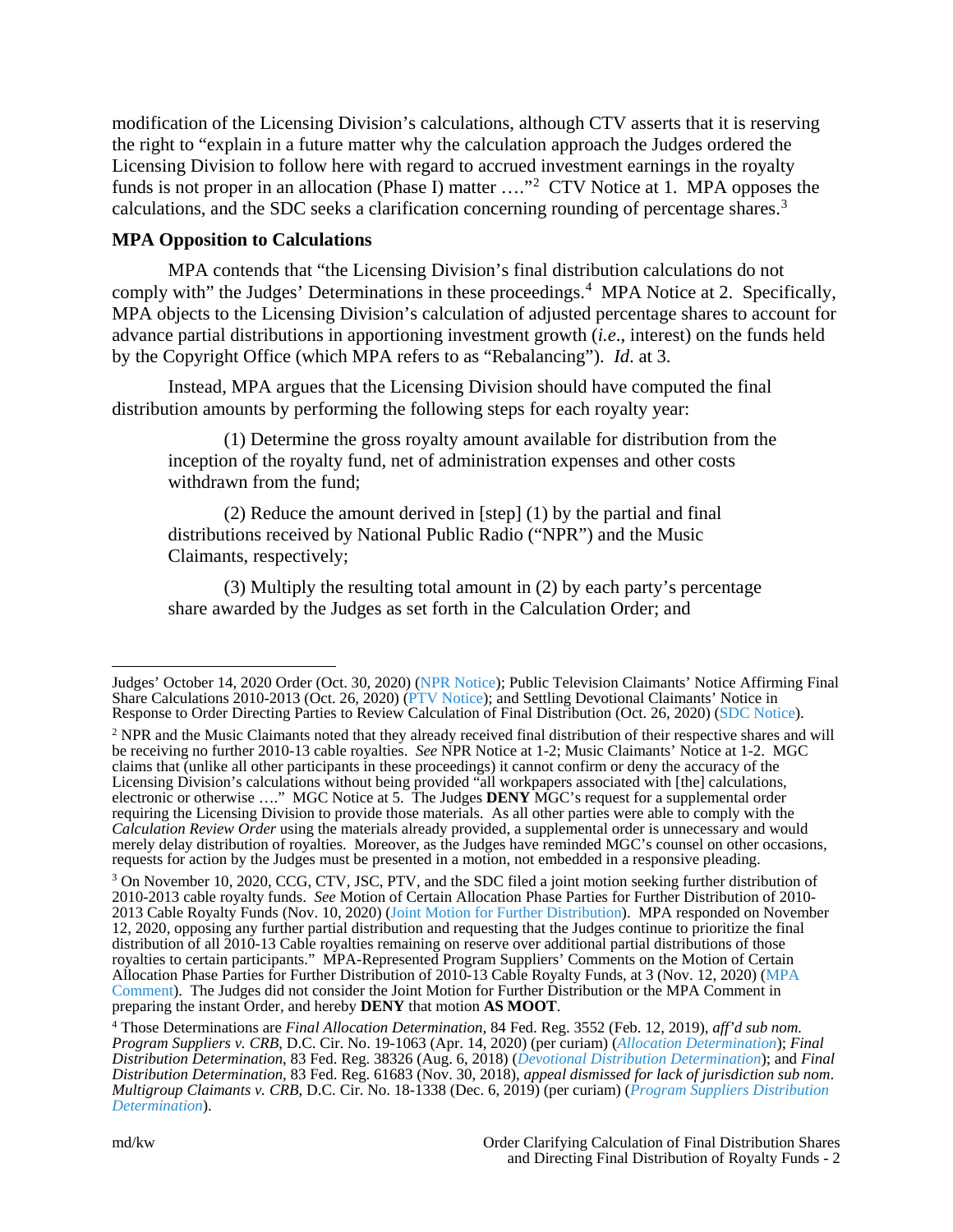(4) Reduce each party's resulting amount in (3) by the partial distribution amount(s) it received.

MPA Notice at 2-3. No other party advocates this approach. The SDC, anticipating MPA's proposal, expressly opposes it. *See* SDC Notice at 2-6.

The primary difference between the methodology MPA proposes and that used by the Licensing Division (*i.e*., Rebalancing) is that MPA's methodology would allocate interest to each participant in proportion to the share of royalties the Judges awarded in the Final Determinations, without any consideration of the amount of royalties paid out to that participant in advance through partial distributions. The impact of these different methodologies can be illustrated through a simplified example with two claimants, A and B, to whom the Judges ultimately award equal 50% shares, but only one of whom (claimant A) received a partial distribution of 50% of the royalty fund. Under MPA's methodology, claimant A and claimant B would each be allocated 50% of interest earned on the royalties remaining in the fund after the partial distribution, while under the Rebalancing approach, claimant B would receive 100% of that interest.

The Licensing Division employed Rebalancing at the express instruction of the Judges:

All amounts … shall account for partial distributions of the 2010-2013 cable royalties previously ordered by the Judges. All other increases or decreases to the royalty funds (*e*.*g*., due to administrative expenses incurred or investment earnings accrued while the funds were on deposit with the Copyright Office) shall be apportioned among the parties in accordance with their respective percentage shares as adjusted to rebalance the parties' shares following any partial distributions those parties may have received.

*Calculation Order* at 2. The Licensing Division carried out those instructions faithfully.

The purpose of Rebalancing is to effect an equitable apportionment of interest on deposited funds so that a participant that receives a portion of its ultimate share of royalties through a partial distribution does not obtain a windfall at the expense of a participant that receives a smaller portion of its share (or no portion at all) through a partial distribution. The principle underlying Rebalancing is that each participant should receive interest in proportion to the portion of its share of funds that the Licensing Division holds when the interest is earned. To return to the illustration above, Rebalancing would ensure that claimant B would receive the entirety of the interest earned on the funds held by the Licensing division because, after the partial distribution to claimant A, all of the remaining royalties held by the Licensing Division that earned that interest belong to claimant B. Interest should follow the principal that earned it. The Judges find that principle both fair and economically defensible.<sup>[5](#page-2-0)</sup>

MPA relies on three arguments to support its position: Rebalancing is inconsistent with the repayment agreements that recipients of partial distributions signed; it is inconsistent with prior decisions; and it overcompensates some participants while undercompensating others.

<span id="page-2-0"></span> <sup>5</sup> To underscore the improper windfall described in this example, claimant A, having received the entirety of the principal to which it was entitled, had the ability to earn interest on that distribution (whether it chose to invest the distribution or put it to other use),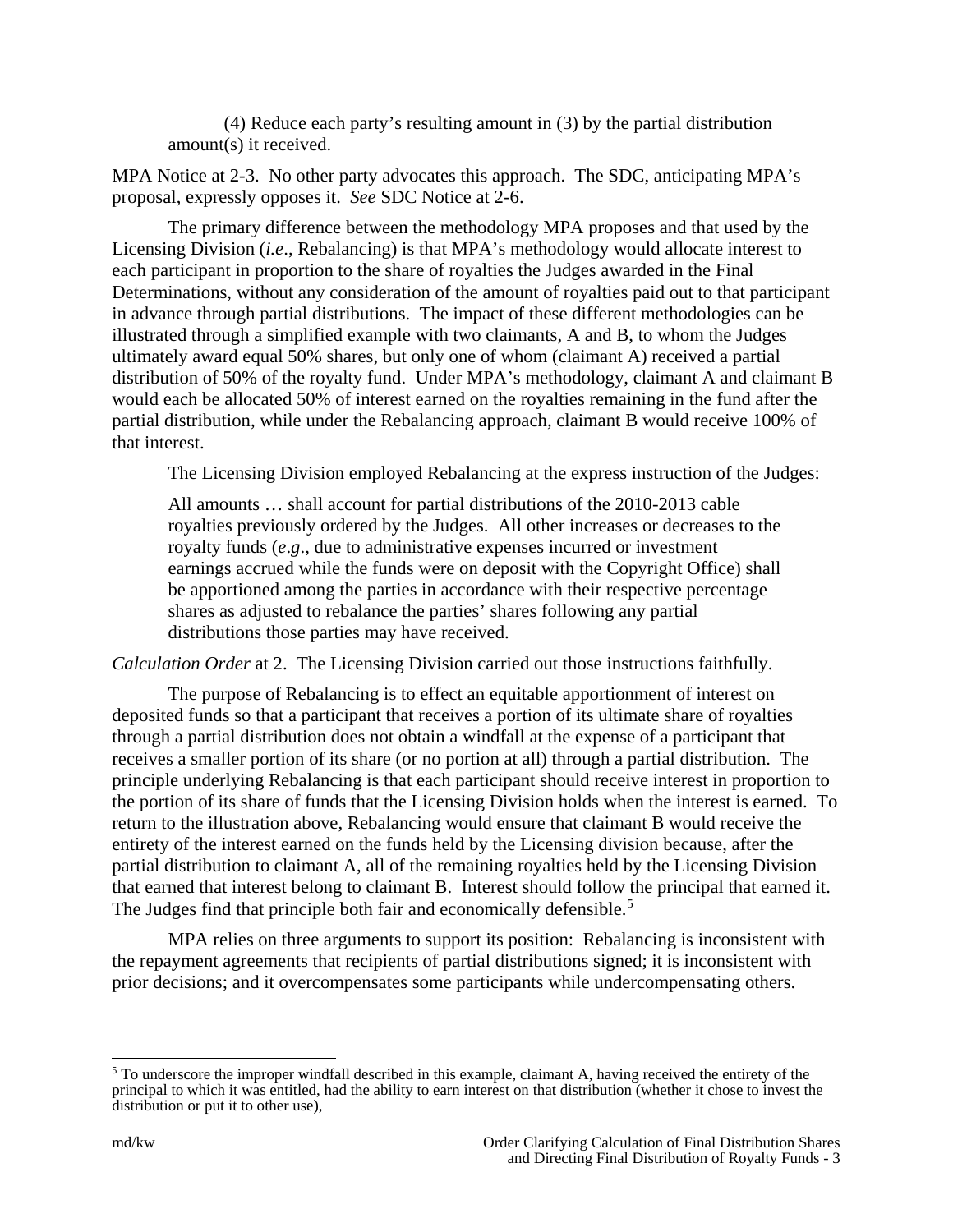## *Purported Inconsistency with Repayment Agreements*

First, MPA argues that Rebalancing is "inconsistent with the partial distribution agreements that the Allocation Phase Parties executed with the Library of Congress …." *Id*.

## MPA asserts:

The plain language of the agreement clearly does not require, as a condition to receiving funds in partial distribution, an adjustment to both the remaining principal and growth in the 2010-13 Cable royalties retroactive to the date of the initial partial distributions in connection with final distributions. Nor does it contemplate Rebalancing which, by application of the "Adjusted Percentage" shares, effectively retroactively redistributes the principal and growth of the funds as if the parties' Final Determination shares were in effect at the date of the initial partial distributions, when in fact those awards became final only following issuance of the D.C. Circuit's mandate in this proceeding on June 8, 2020, for the Allocation Phase, and February 18, 2020, for the Distribution Phase.

#### *Id.* at 5 (footnote omitted).

The Judges reject this argument because the repayment agreements do not determine how the Judges apportion interest. Section 801(b)(3)(C) requires recipients of partial distributions of funds in controversy to execute and file with the Judges "an agreement obligating them to return any excess amounts to the extent necessary to comply with" the Judges final determination. The purpose of a repayment agreement is to ensure that recipients of partial distributions are obligated to "return any excess amounts (including interest according to the amount that would have accrued if the principal had remained in the fund) to the extent necessary to comply with the final determination …." MPA Notice at Exhibit A (Oct. 18, 2012 repayment agreement at 1). Neither the statutory provision nor the repayment agreements speak to the methodology for apportioning interest in a final distribution. That is neither the purpose nor the effect of a repayment agreement. The language of the repayment agreements quoted above does make clear, however, that their main purpose is to ensure that principal *and imputed interest* can be recovered and "paid to the claimant(s) whose principal earned it, or would have earned it, had that principal remained in the fund." *Order Directing Accounting of 2000-2003 Cable Royalties Disbursed to the Program Suppliers Category*, Docket No. 2008-2 CRB CD 2000-03 (Phase II), at 3 (Nov. 25, 2015) (*Order Directing Accounting*). The repayment agreements are thus consistent with and supportive of the Judges' decision to employ Rebalancing.

# *Purported Inconsistency with Past Decisions*[6](#page-3-0)

Second, MPA argues that Rebalancing is inconsistent with the Judges' past practice and the decisions of the administrative bodies that preceded the Copyright Royalty Judges program. MPA identifies two decisions that it argues are on point and contrary to the Rebalancing approach taken in these proceedings: the final distribution of 2010-13 satellite royalties to MPA, CTV, JSC, and the SDC; and a 1985 partial distribution order issued by the Copyright Royalty Tribunal (CRT).

<span id="page-3-0"></span> <sup>6</sup> Although MPA addresses this issue as part of its argument concerning the alleged inconsistency of Rebalancing with the repayment agreements, logically it is a separate argument and the Judges treat it as such.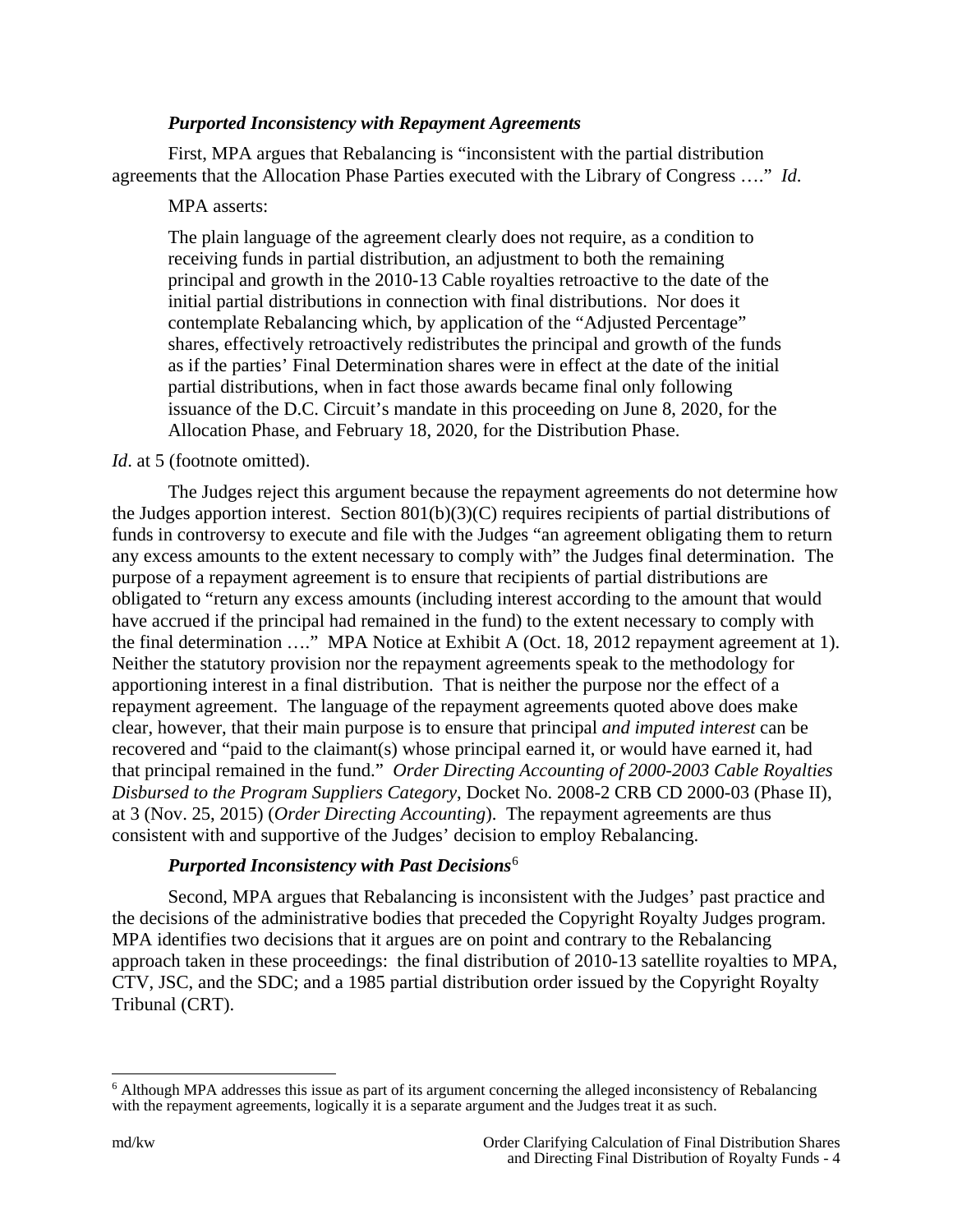MPA asserts that "in calculating the 2010-13 Satellite final distributions that the Licensing Division recently made to MPA, CTV, JSC, and SDC only a few months ago, the Licensing Division did not apply a Rebalancing approach, and instead followed the four-step approach outlined above. There is no discernible reason why the satellite and the cable funds for these same years should be treated differently." MPA Notice at 5-6 (footnotes omitted). MPA claims that "MPA has reviewed the Restricted worksheet that the Licensing Division provided to MPA in connection with its 2010-13 Satellite final distribution, and the only difference in the Licensing Division's 2010-13 Satellite final distribution calculations from the approach outlined by MPA … was that no royalties needed to be deducted for a final distribution to NPR, as NPR does not participate in satellite royalty distributions."[7](#page-4-0) *Id*. at 6 n.4.

MPA also claims that "Copyright Royalty Tribunal … precedent establishes exactly the opposite of the Licensing Division's Rebalancing approach." MPA cites to a decision of the Librarian of Congress<sup>[8](#page-4-1)</sup> that, in turn, cites to a partial distribution order by the  $CRT<sup>9</sup>$  $CRT<sup>9</sup>$  $CRT<sup>9</sup>$  for the proposition that "[u]nder Tribunal precedent, copyright owners were not entitled to a distribution of royalties, or any interest that had accrued on those royalties, until the Tribunal affirmatively determined their entitlement." MPA Notice at 6 (quoting *1991 Cable Determination*, 63 Fed. Reg. at 20433). According to MPA, the CRT had determined that it was not "responsible for time value lost on an allocation which had not yet been determined." Notice at 6 (quoting *1985 Partial Distribution Order*, 50 Fed. Reg. at 6028). MPA argues that under 17 U.S.C. §  $803(a)(1)$ , the Judges "are required to act 'on the basis' of" these prior decisions. MPA Notice at 6.

The Judges addressed the issue of apportioning interest on very similar facts five years ago in connection with the final distribution of 2000-2003 cable royalty funds to IPG (MGC's predecessor) in the Program Suppliers category. *See generally Order Directing Accounting*. As in the present case, MPAA, as MPA was then known, supported a methodology for allocating interest that did not account for partial distributions. MPAA argued that IPG was not entitled to what it characterized as "retroactive, prejudgment interest on its awards." *Id.* at 2. Rather than seeking consistency with past decisions as it claims, MPA is, in effect, asking the Judges to ignore or overturn the *Order Directing Accounting* and the decisions that follow it.

In support of its position, MPAA then, as now, relied on the *1991 Cable Determination* and the *1985 Partial Distribution Order. See Order Directing Accounting*, at 2-3. The Judges rejected MPAA's arguments and its reliance on those prior decisions. The Judges found MPAA's interpretation of the *1991 Cable Determination* unpersuasive. "The absence of requirement in the Copyright Act that interest on an award be awarded does not mean that interest may not be awarded if there is a reasoned means for doing so." *Order Directing Accounting*, at 2. As to the *1985 Partial Distribution Order*, the Judges found that the CRT's decision lacked legal support and resulted in "what may have amounted to a windfall to the

<span id="page-4-0"></span> $7$  The Licensing Division has not disclosed its calculations of final 2010-13 satellite royalty distributions to the Judges. This procedure was adopted at the allocation parties' request because the calculations were based in part on allocation shares from a confidential settlement. The Judges, therefore, can neither confirm nor deny MPA's factual assertions concerning the Licensing Division's calculations. The Judges decline to accept MPA's characterization of the calculations sight unseen.

<span id="page-4-1"></span><sup>8</sup> *Determination of the Distribution of the 1991 Cable Royalties in the Music Category*, 63 Fed. Reg. 20428, 20432 (Apr. 24, 1998) (*[1991 Cable Determination](https://www.govinfo.gov/content/pkg/FR-1998-04-24/pdf/98-10923.pdf)*).

<span id="page-4-2"></span><sup>9</sup> *Order Granting Further Partial Distributions 1979, 1980, 1981, and 1982 Cable Royalty Distribution*, 50 Fed. Reg. 6027 (Feb. 13, 1985) (*[1985 Partial Distribution Order](https://s3.amazonaws.com/archives.federalregister.gov/issue_slice/1985/2/13/6026-6029.pdf#page=2)*).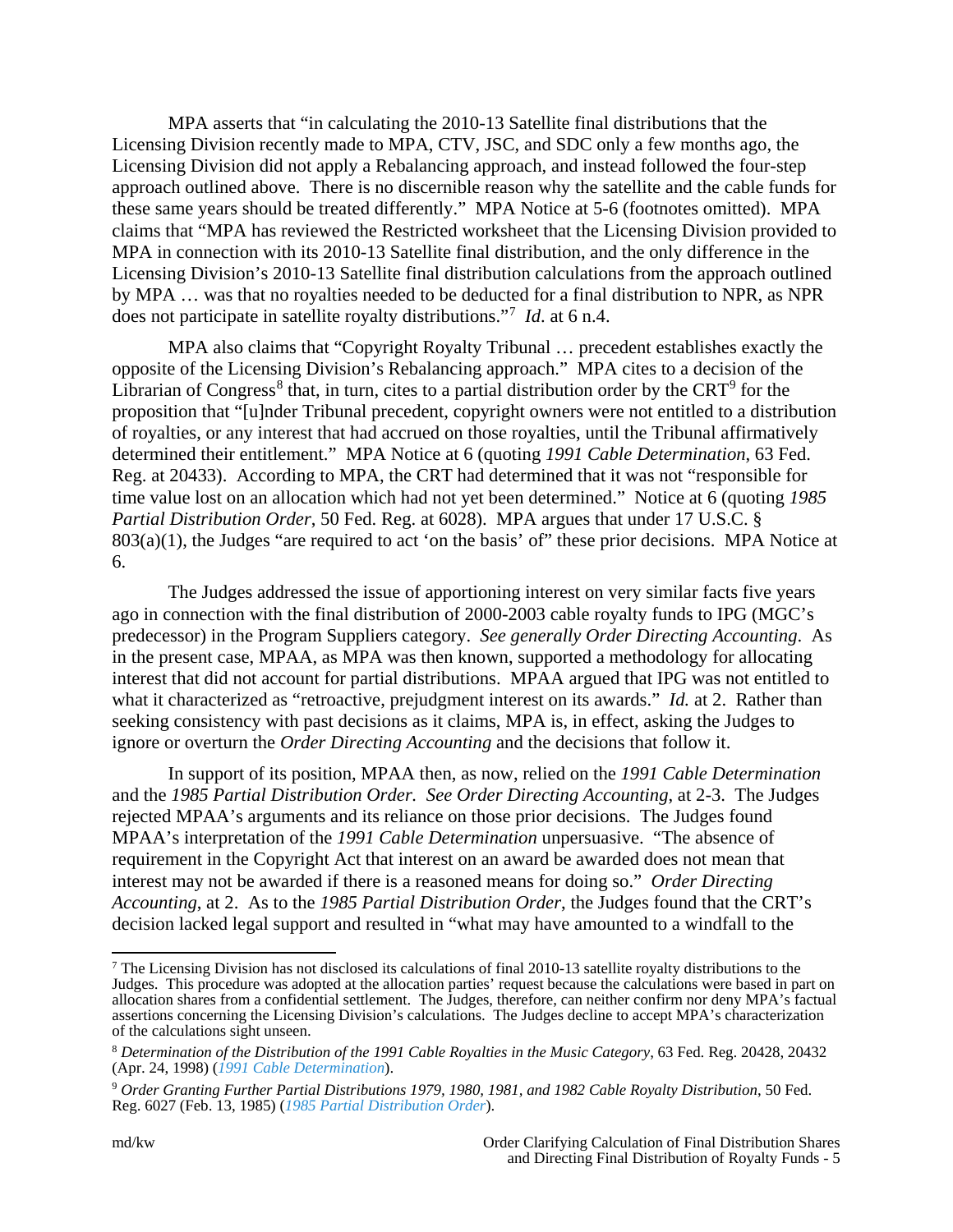claimants that had received their awards earlier." *Id*. at 3. In addition, the Judges noted that the *1985 Partial Distribution Order* was highly fact-specific, and therefore distinguishable. *See id.*

The Judges concluded that interest should be allocated in proportion to the amount of each party's royalty share held by the Licensing Division when the interest was earned: "the Copyright Office will allocate accrued interest to MPAA and IPG, respectively, as if the distribution allocation the Judges ordered had been applied to each year's fund from the date funds were deposited until the date any portion of those funds was disbursed (or from which Copyright Office expenses were deducted). Interest ceases to accrue on funds when they are disbursed." *Id*. at 4. The Judges have taken the same approach, using nearly identical language, in several subsequent distributions, including the final distributions of 2010-13 satellite royalties to MPA and the SDC. *See Order Granting MPA's Motion for Final Distribution of 2010-13 Satellite Royalty Funds*, Docket No. 14-CRB-0011-SD (2010-2013), at 2 (Jan. 13, 2020) (*[MPA](https://app.crb.gov/case/viewDocument/20239)  [Satellite Order](https://app.crb.gov/case/viewDocument/20239)*); *Order Granting Settling Devotional Claimants' Motion for Final Distribution of 2010-13 Satellite Royalty Funds*, Docket No. 14-CRB-0011-SD (2010-2013), at 2 (Jan. 13, 2020) (*[SDC Satellite Order](https://app.crb.gov/case/viewDocument/20243)*). Those orders directed the Licensing Division to allocate interest and expenses "within the Program Suppliers category as if the agreed distribution allocations … had been applied to each year's fund from the date funds were deposited until the date any portion of those funds was disbursed to [MPA or the SDC] (or from which Copyright Office expenses were deducted), with interest ceasing to accrue on funds when they were disbursed." Although this language differs slightly from the Judges' language in the *Calculation Order*, it conveys the same concept of Rebalancing: participants are entitled to interest only on that portion of their share that the Licensing Division holds and invests.

MPA acknowledges the *Order Directing Accounting*, but seeks to distinguish it. "Here, all of the Allocation Phase Parties jointly sought and received specific shares of the 2010-13 Cable royalties in partial distribution pursuant to agreement." MPA Notice at 6. MPA draws a dubious distinction with the 2000-2003 cable distribution. There, as here, the allocation phase parties received substantial partial distributions according to shares that they agreed to among themselves. *See*, *e*.*g*., *Distribution* Order, Docket No. 2005-4 CRB CD 2003 (Aug. 23, 2006) (distribution of 50% of 2003 cable royalty funds to allocation phase parties through a common agent). There, as here, IPG and its successor MGC received no partial distributions. The facts are more similar than dissimilar. Moreover, no agreement among the allocation phase parties as to partial distribution shares can bind the Judges when they determine final distribution shares (including interest). To do so the parties would need to reach a final settlement. They did not do so here. MPA's effort to distinguish the *Order Directing Accounting* is unavailing.

The Judges are also unpersuaded by MPA's argument that the Rebalancing approach is inconsistent with other past decisions. As discussed above, the MPA Satellite Order and the SDC Satellite Order both embody the Rebalancing approach, using language nearly identical to the Order Directing Accounting. The Judges' *Order Granting JSC and CTV Motion for Final Distribution of 2010-13 Satellite Royalty Funds*, Docket No. 14-CRB-0011-SD (2010-2013) (Feb. 24, 2020) (*[JSC-CTV Satellite Order](https://app.crb.gov/case/viewDocument/21044)*) differs from the other two final distribution orders in that case because the allocation phase parties' confidential settlement called for those two participants to receive a lump sum payment. The Judges had (and have) no visibility into the methodology for apportioning interest under the settlement agreement, and are thus neither required nor able to apply that methodology. The satellite royalty distributions referenced in the *JSC-CTV Satellite Order* therefore do not support MPA's position.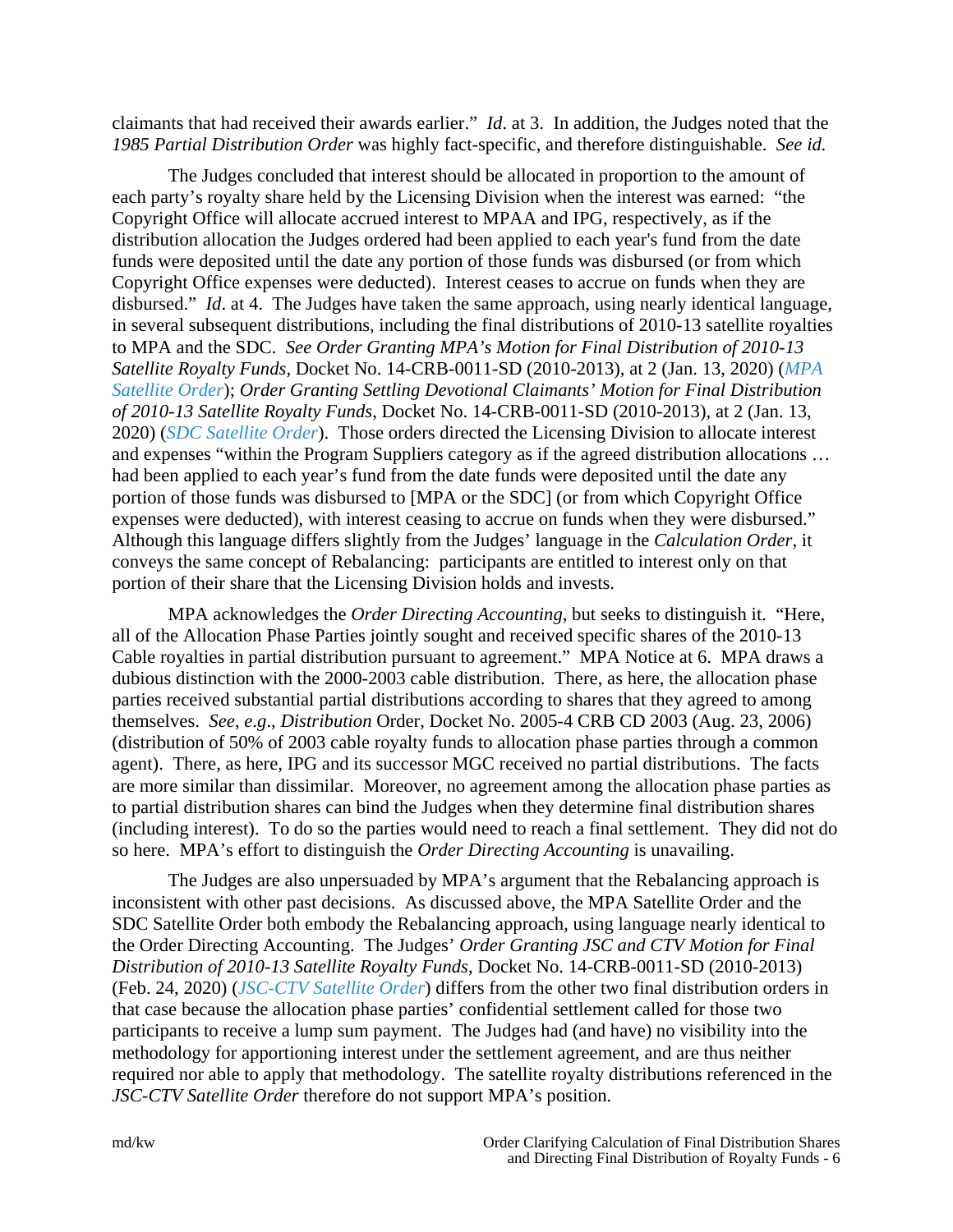The Judges continue to abide by their decision in the *Order Directing Accounting* not to follow the CRT's *1985 Partial Distribution Order* on the issue of apportioning interest. In that decision the CRT ordered partial distributions to all participants in that proceeding, including one claimant group—the Devotional claimants—that originally had been awarded no royalties and received no prior partial distributions.[10](#page-6-0) *See 1985 Partial Distribution Order* 50 Fed Reg. at 6028. After the Devotionals successfully appealed the determination that they were entitled to no royalties, the CRT granted the Devotionals what it described as "retroactive distributions" to bring the Devotionals' share of advance royalties up to its "proportionate share" as the CRT determined on remand. *Id*. The CRT determined that the Devotionals' retroactive distributions would be made before the other claimants' additional partial distributions so that "the Devotionals shall be assured of the pro rata share of the earned interest in the respective funds that they would have gotten had their distributions been made at the time of the other distributions." However, the CRT recognized "an additional concern" because the Devotionals' "full share remained longer in the fund, and therefore it earned more interest proportionately." *Id*. The CRT stated

The Tribunal feels that it is not responsible for the lost time value of the Devotional's [sic] share for that period of time between the first distributions in May 1982 and the May 11, 1984 remand, as we can not be responsible for time value lost on an allocation which had not yet been determined. However, the Devotionals have lost time value from the May 11, 1984 remand to date. For example, in the 1979 fund, 91% of the fund had been distributed to all other claimants earlier, while the Devotional's [sic] full share which was not distributed, continued to earn interest for the total 1979 fund. We feel responsible for those additional earnings due to the 91[%] of their award, remaining in the fund from the May 11, 1984 remand to date, while the other claimants received 91% of their shares.… The percentage of additional interest shall be calculated on the respective total fund and deducted before this 1985 partial distribution is made.

## *Id*.

It is far from clear to the Judges that the CRT's *1985 Partial Distribution Order* established a precedent that applies to this proceeding. To be sure, the CRT did decline to reapportion pre-May 1984 interest to adjust for the fact that the Devotionals, unlike all other claimants, did not receive partial distributions during that period. However, the CRT apparently did make such an adjustment to reflect the Devotionals' greater share held in the 1979-82 cable funds during the period from May 1984 until February 1985. The CRT's refusal to reapportion interest thus appears to have applied only to the narrow circumstance of partial distributions that were based on a final determination that was later overturned, and only for the period prior to the remand. The *1985 Partial Distribution Order* is thus readily distinguishable from the current

<span id="page-6-0"></span> <sup>10</sup> The CRT ordered the partial distributions that took place prior to the *1985 Partial Distribution Order* after it had rendered its final determination of percentage shares and while that determination was on appeal. *See*, *e.g*., *Order Directing Partial Distribution of 1979 Cable Royalty Fees*, 47 Fed. Reg. 24175 (Jun. 3, 1982) (*[1982 Partial](https://s3.amazonaws.com/archives.federalregister.gov/issue_slice/1982/6/3/24174-24176.pdf#page=2)  [Distribution Order](https://s3.amazonaws.com/archives.federalregister.gov/issue_slice/1982/6/3/24174-24176.pdf#page=2)*) (distributing 50% of funds subject to March 8, 1982 Final Determination). The partial distributions were in proportion to the shares that the CRT determined for each participant. Because the CRT had denied any share of royalties to the Devotional claimants in its final determination, it did not order a partial distribution to the Devotionals. *See [1979 Cable Royalty Distribution Determination](https://s3.amazonaws.com/archives.federalregister.gov/issue_slice/1982/3/8/9877-9906.pdf#page=21)*, 47 Fed. Reg. 9879, 9896-97 (Mar. 8, 1982).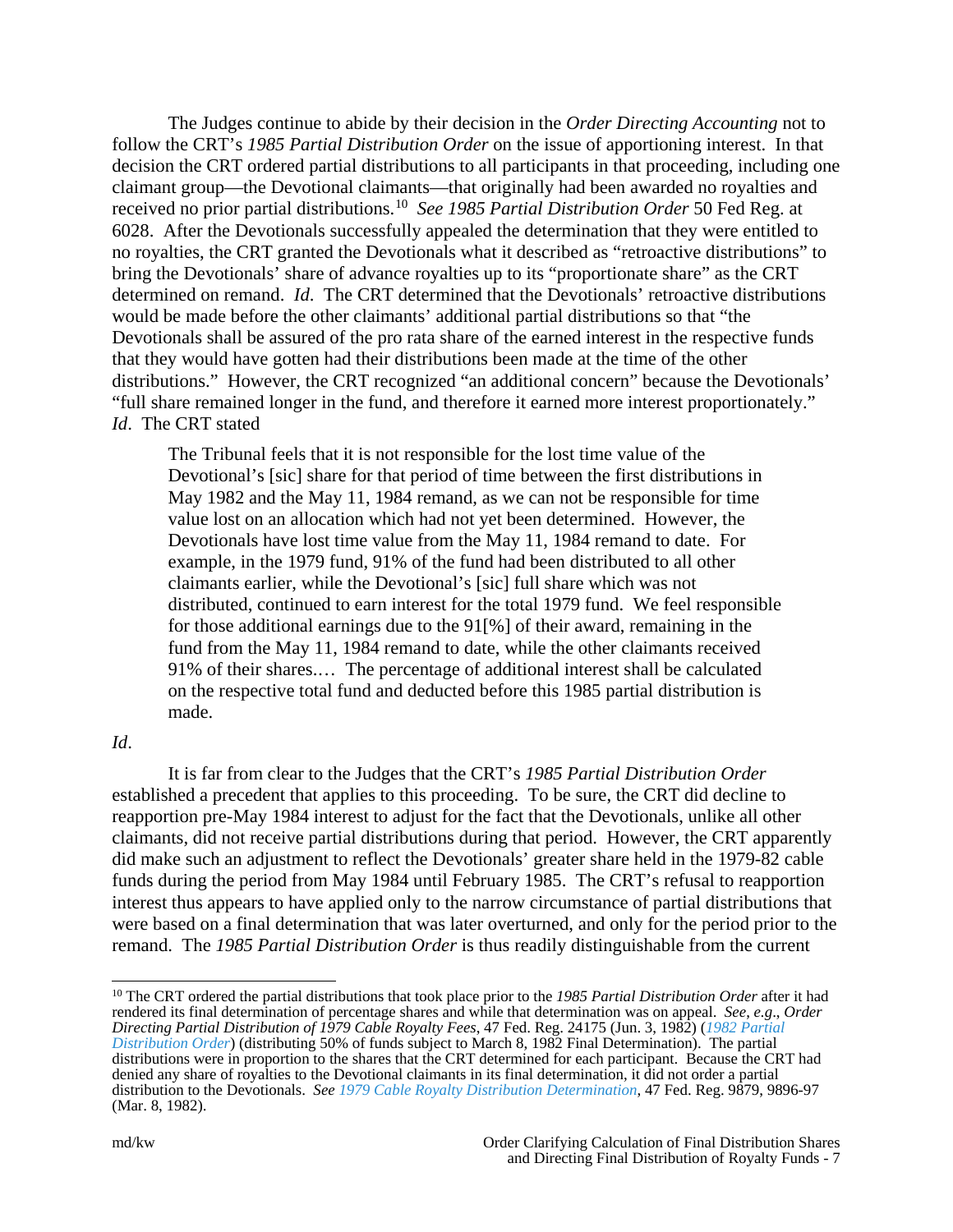practice, where partial distributions are made before the Judges determine final allocation and distribution shares. The decision was "a fact-based decision based upon the record (as well as the underlying statutory requirements then applicable) before the Tribunal at that time." *Order Directing Accounting*, at 3. The Judges again "decline to follow as binding legal precedent the CRT order to the extent that it is interpreted as implying that a [distribution phase] claimant representative is not entitled to interest on its claimants' aggregate award that accrued from the time funds were deposited." *Id*.

Moreover, even assuming that the facts underlying the *1985 Partial Distribution Order* are sufficiently similar to the present facts to warrant applying that decision in the present case, the Judges expressly decline to do so. The CRT's stated reason for not reapportioning preremand interest was that it was not "responsible for time value lost on an allocation which had not yet been determined." *1985 Partial Distribution Order*, 50 Fed. Reg. at 6028. By contrast, the CRT did "feel responsible" for the Devotionals' "lost time value" on its share that was held in the funds after the date of the remand. *Id*. The Judges are unable to determine from such a laconic description what underlying principle or rationale the CRT applied, particularly three and a half decades removed from the decision. As the Judges have stated previously, "[t]he CRT cited no legal support for denying the Devotionals interest from the date funds were deposited or for giving what may have amounted to a windfall to the claimants that had received their awards earlier." *Order Directing Accounting*, at 2. The CRT did not discuss or, apparently, consider the fairness or economic rationality of its methodology for apportioning interest. As the Judges have discussed, Rebalancing achieves both objectives. The Judges will not follow the approach adopted by the CRT and acquiesced to by the Librarian, and will instead follow the approach adopted by the Judges in the *Order Directing Accounting*. *Cf*. *Program Suppliers v. Copyright Royalty Board*, No. 19-1063, slip op. at 3 (Apr. 14, 2020) (per curiam) (CRB may depart from prior methodology if it acknowledges the change and provides good reasons therefor) (citing *FCC v. Fox Television Stations, Inc*., 556 U.S. 502, 515 (2009)).

# *Purported Overcompensation of Some Participants and Undercompensation of Other Participants*

Third, MPA argues that "the Licensing Division's approach improperly overcompensates certain parties while undercompensating others." MPA Notice at 7. MPA presents a comparison of the amounts due to each party under the MPA's proposed methodology with the amounts due under the Judges' methodology as carried out by the Licensing Division. That comparison reveals substantial discrepancies between the amounts that result from the different approaches to apportioning interest. *See* MPA Notice at 8-9.

Those discrepancies are to be expected, and are entirely consistent with the Judges' decision to employ Rebalancing to assure an equitable allocation of interest. Those parties that received proportionally more of their adjudicated share of royalties in advance will now receive a lower share of interest on the money remaining on deposit with the Licensing Division, and vice versa.

MPA's third "argument" is no more than an observation of the expected (and intended) results of the Judges' methodology for apportioning interest. It does not persuade the Judges that any clarification or modification of the Licensing Division's calculations is necessary.

In conclusion, the Judges reject MPA's proposed approach to apportioning interest.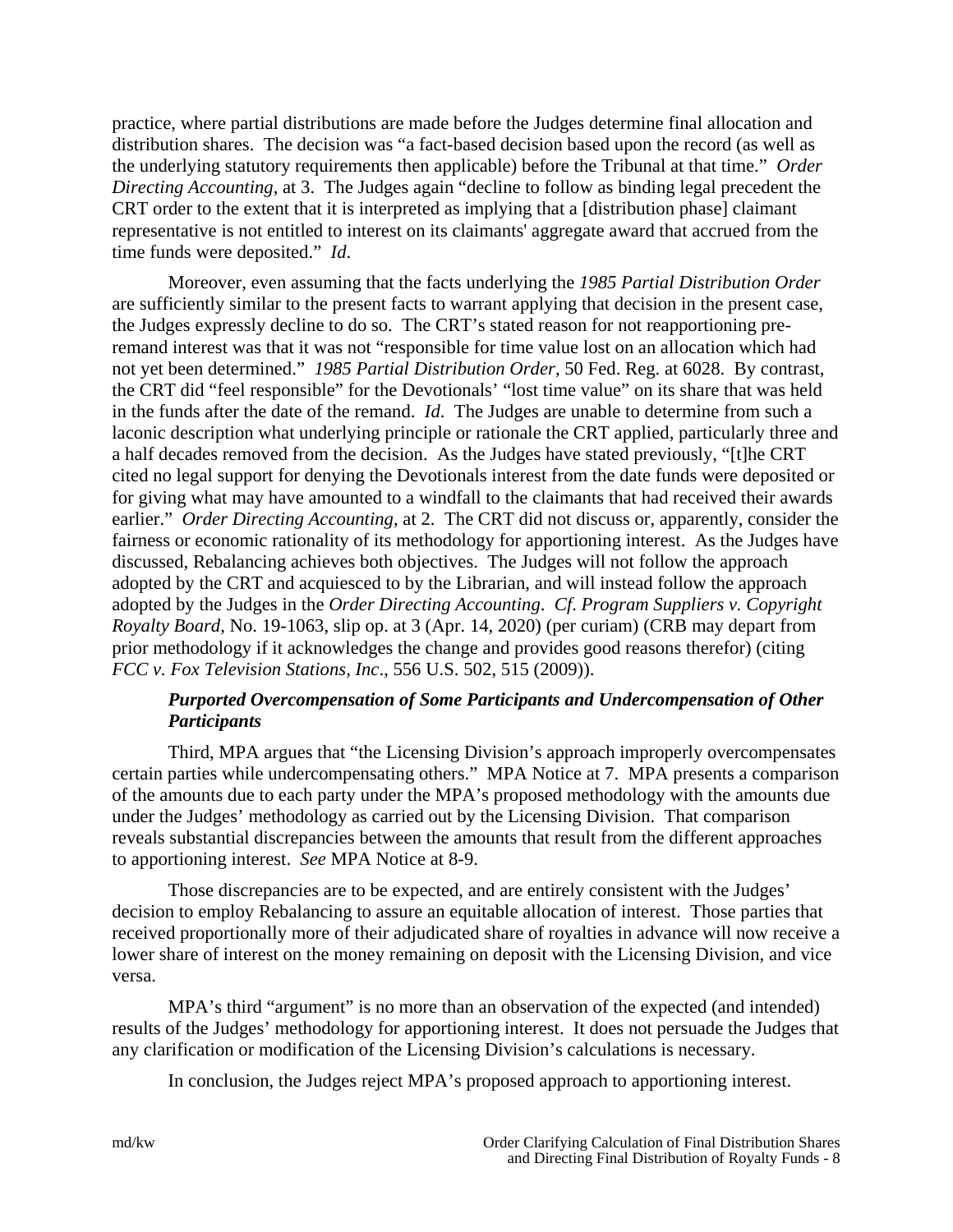## **SDC Proposed Clarification**

The SDC contend that the Licensing Division's calculation of shares for distribution phase participants "result in a shortfall to the SDC and MPA-Represented Program Suppliers and a windfall to MGC in the amount of \$47,308.05 by rounding the distribution shares within the Devotional and Program Suppliers categories to two decimal places." SDC Notice at 8-9. The SDC propose that "using the computations for shares as awarded by the Judges without rounding, the inequity would be eliminated." *Id*. at 10.

In the *Calculation Order* the Judges directed the Licensing Division to "compute the amounts to be distributed to each party from each fund in accordance with the percentage shares set forth in Appendix 3 as of September 30, 2020 …." *Calculation Order* at 2. The Judges prepared Appendix 3 and, for ease of presentation, rounded the calculations to two decimal places. The Judges thus erroneously directed the Licensing Division to use the rounded results. The Judges agree with the SDC that a clarification is appropriate.

# **Prior Overpayment to MPA**

The Licensing Division's calculations show a negative royalty share for MPA for the 2013 royalty year, reflecting advance partial distributions to MPA that exceed the share of 2013 cable royalties the Judges awarded to MPA. Under the terms of the repayment agreement that MPA executed on June 11, 2015, MPA is obligated to return the overpayment "including interest according to the amount that would have accrued if the principal had remained in the fund …." MPA Notice at Exhibit A (June 11, 2015 repayment agreement at 1).

MPA proposes that "this partial distribution overpayment be recouped via an offset against the funds due to MPA in final distribution for the 2010-12 cable royalty years …." MPA Notice at 8 n.7. The Judges find that employing an offset would be an administratively efficient way to recoup the prior overpayment to MPA.

# **Order**

For the foregoing reasons the Judges direct the Licensing Division to modify its prior calculations by computing the amounts to be distributed to MPA, the SDC, and MGC in accordance with the product of their distribution shares shown in Appendix 2 to the *Calculation Order* multiplied by the allocation shares for the Program Suppliers and Devotional categories shown in Appendix 1 to the *Calculation Order*. In addition, the Judges direct the Licensing Division to update the calculations to reflect interest earned up until the date the funds are distributed.

The Judges **ORDER** the Licensing Division to make final distributions to CCG, CTV, JSC, MPA, PTV, and the SDC in accordance with the Judges' orders granting those participants' motions for final distribution<sup>[11](#page-8-0)</sup> and the Licensing Division's calculations of final distribution shares as modified by the previous paragraph. In computing the total distribution to MPA, the Licensing Division shall deduct MPA's negative balance for the 2013 royalty year from the

<span id="page-8-0"></span> <sup>11</sup> Those orders are *[Order Granting Canadian Claimant Group's Motion for Final Distribution of 2010-2013 Cable](https://app.crb.gov/case/viewDocument/22771)  [Royalty Funds](https://app.crb.gov/case/viewDocument/22771)* (Oct. 2, 2020); *[Order Granting CTV's Motion for Final Distribution of 2010-2013 Cable Royalty](https://app.crb.gov/case/viewDocument/22773)  [Funds](https://app.crb.gov/case/viewDocument/22773)* (Oct. 2, 2020); *[Order Granting JSC's Motion for Final Distribution of 2010-2013 Cable Royalty Funds](https://app.crb.gov/case/viewDocument/22770)* (Oct. 2, 2020); *[Order Granting MPA's Motion for Final Distribution of 2010-2013 Cable Royalty Funds](https://app.crb.gov/case/viewDocument/22774)* (Oct. 2, 2020); *[Order Granting Public Television Claimants' Motion for Final Distribution of 2010-2013 Cable Royalty Funds](https://app.crb.gov/case/viewDocument/22775)* (Oct 2, 2020); and *[Order Granting SDC's Motion for Final Distribution of 2010-2013 Cable Royalty Funds](https://app.crb.gov/case/viewDocument/22772)* (Oct. 2, 2020).